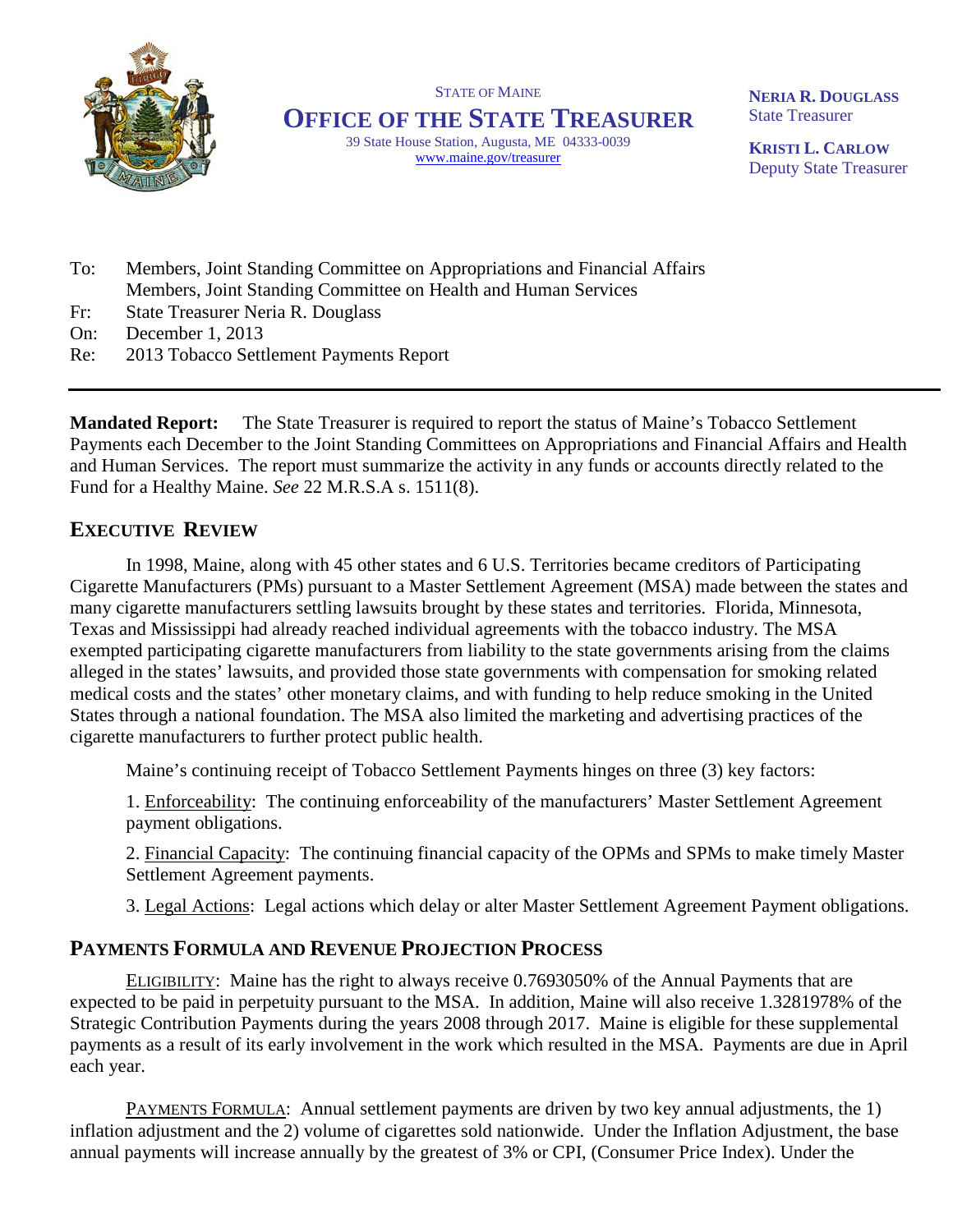Volume Adjustment, the MSA tobacco payments due from the manufacturers are either reduced or increased depending on whether the Original Participating Manufacturers' national sales volumes for a given sales year are less than or greater than, respectively, the national cigarette sales volumes for 1997. Maine's Tobacco Settlement Payments are directly related to the shipments of cigarettes nationwide, without regard to increases or decreases in Maine cigarette sales.

REVENUE PROJECTION PROCESS: The Treasurer's Office organizes a meeting of the Maine Attorney General's Office, the State Budget Office and the Legislature's Office of Fiscal and Program Review in advance of the Spring Revenue Forecasting Committee meeting in order to reach consensus on the revenue forecast. That meeting agenda includes a review of an econometric model available from the National Association of Attorneys General that projects domestic consumption of cigarettes. Each meeting also discusses the likely impacts on Maine's payments stream of any disputes pending under the MSA. These disputes, and the timing and direction of their outcomes, present significant volatility to the revenue stream projection process.

Under the MSA, a participating tobacco company may be entitled to a reduction in its annual payment obligation for the Non-participating Manufacturer Adjustment if two (2) things are determined in it's favor: First, an economic firm determines that the disadvantages imposed upon it by the MSA were a significant contributing factor in its loss of market share to non-participating manufacturers (NPMs), and; Second, recovery of this NPM Adjustment amount from an individual state is dependent on a) whether the state had a qualifying statute governing NPM escrow deposits in place during the relevant sales year and b) whether the individual state diligently enforced that qualifying statute.

Once the PMs dispute the calculated amount they owe by claiming entitlement to the NPM Adjustment, they have three options under the MSA. They may pay the contested amount to the State anyway, as Phillip Morris did for sales years 2003-2009, or the PM may place the amount in a disputed payment account, which R.J. Reynolds did for sales years 2003-2010 (excepting sales year 2006, for which it withheld the NPM Adjustment amount), and which Phillip Morris did for the first time with its April 2011 payment. To date R.J. Reynolds has escrowed more than \$2.1 billion into the disputed payments account for the NPM Adjustment for those sales years. Finally, the PMs may simply withhold the entire amount they dispute from their annual payments, and many PMs have done this.

Beginning in sales year 2003 (and expected for every sales year thereafter), the PMs have claimed that they are entitled to an NPM Adjustment, which would result in a decrease in the amount the PMs owe under the MSA for any year in which the PMs' argument succeeds. The 2003 NPM Adjustment dispute as it pertains to Maine went to a final arbitration hearing in September 2012, and on September 11, 2013 the Panel issued its ruling finding in Maine's favor. Specifically, the Panel found that Maine did enforce its qualifying statute during sales year 2003 and that the PMs, therefore, are not entitled to the NPM Adjustment for that year. We estimate that the state will receive approximately \$5.5 million as a credit for those amounts that had been withheld or placed in the Disputed Payments Account attributable to the PMs' claimed NPM Adjustment for sales year 2003. The timing of this credit to Maine is unknown as a result of several factors, including when the Independent Auditor will issue instructions as to payment source(s) and timing, whether any states will contest those instructions, and whether those states found to have be non-diligent for sales year 2003 will contest the Panel's decision as to several global issues affecting all states in the arbitration.

## **TOBACCO SETTLEMENT PAYMENTS AND INVESTMENT EARNINGS**

The State of Maine has received \$739,987,776 to date in Tobacco Settlement payments. Each payment is deposited into the Fund for a Healthy Maine (FHM) where it is held in the Treasurer's Cash Pool. All investment earnings on these funds are deposited back into the FHM.